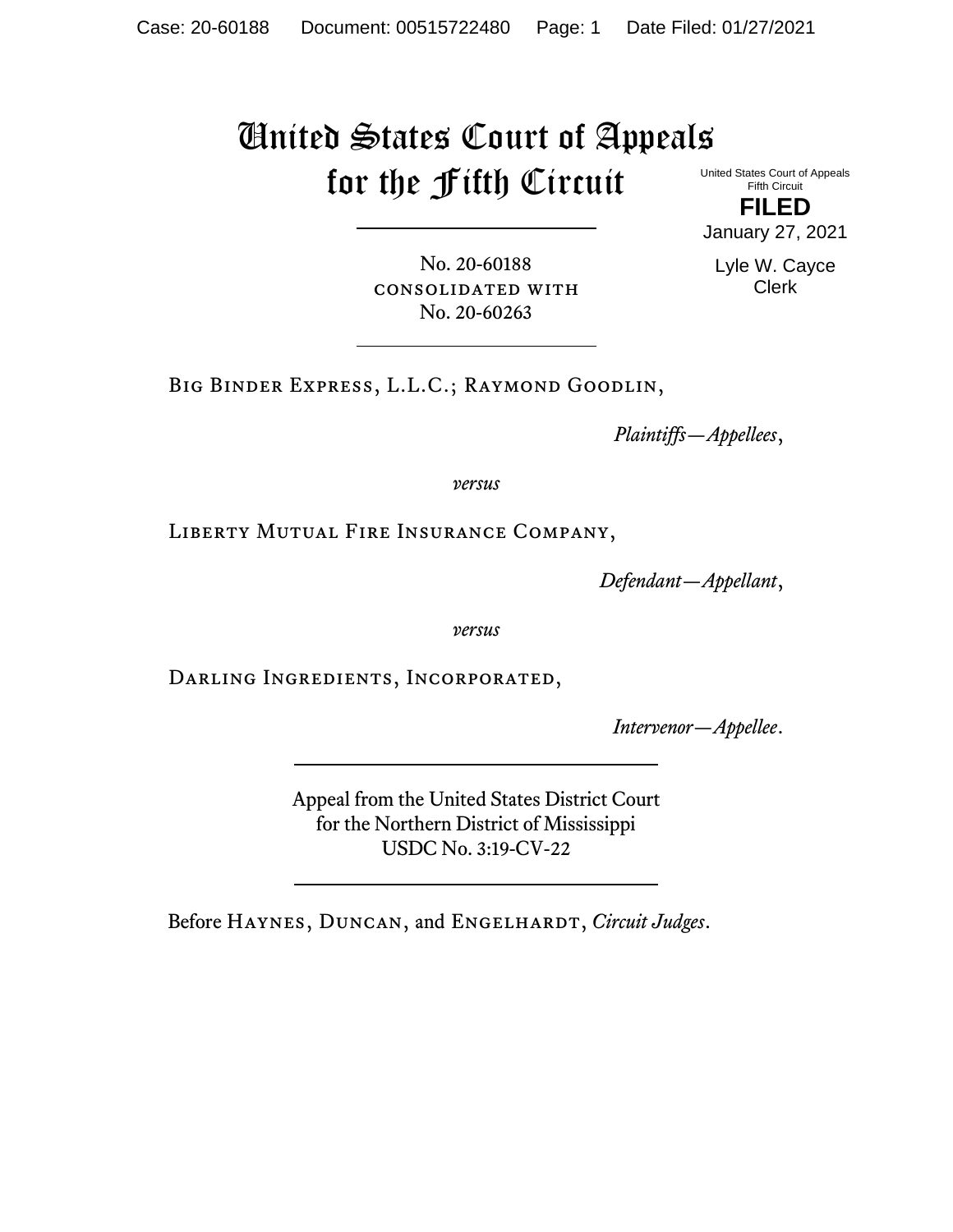## PER CURIAM:[\\*](#page-1-0)

In this insurance coverage case, the district court granted summary judgment in favor of the insureds—Big Binder Express, L.L.C. ("Big Binder"), Raymond Goodlin (a Big Binder employee), and Darling Ingredients, Inc. ("Darling"). For the reasons below, we VACATE and REMAND for the district court to enter a judgment consistent herewith.

#### I. **Background**

This lawsuit stems from an automobile accident on May 14, 2018, between a vehicle driven by Goodlin, acting within the course and scope of his employment at Big Binder, and another vehicle carrying five individuals. Goodlin was driving a tractor with an attached trailer; the tractor was owned by Tri-State Idealease, Inc. and leased to Big Binder, and the trailer was owned by Darling and leased to Big Binder. Later that year, two of the five passengers in the other vehicle filed personal injury lawsuits (the "Underlying Lawsuits"). Both lawsuits alleged that Goodlin acted negligently and that Big Binder and Darling were also negligent because Goodlin was acting as their employee when the accident occurred.

At the time of the accident, Big Binder had commercial auto and commercial general liability coverage from Northland Insurance Company ("Northland") and Darling had coverage from Liberty Mutual Fire Insurance Company ("Liberty Mutual"). Northland's insurance policy (the "Northland Policy") provided auto liability coverage of \$1 million per accident. Liberty Mutual's insurance policy (the "Liberty Mutual Policy"), bearing Policy No. AS2-681-025265-017, included three documents relevant to this appeal: (1) the Policy Declarations, which limited auto liability coverage to \$2 million per accident; (2) a Business Auto Coverage Form,

<span id="page-1-0"></span><sup>\*</sup> Pursuant to 5TH CIRCUIT RULE 47.5, the court has determined that this opinion should not be published and is not precedent except under the limited circumstances set forth in 5TH CIRCUIT RULE 47.5.4.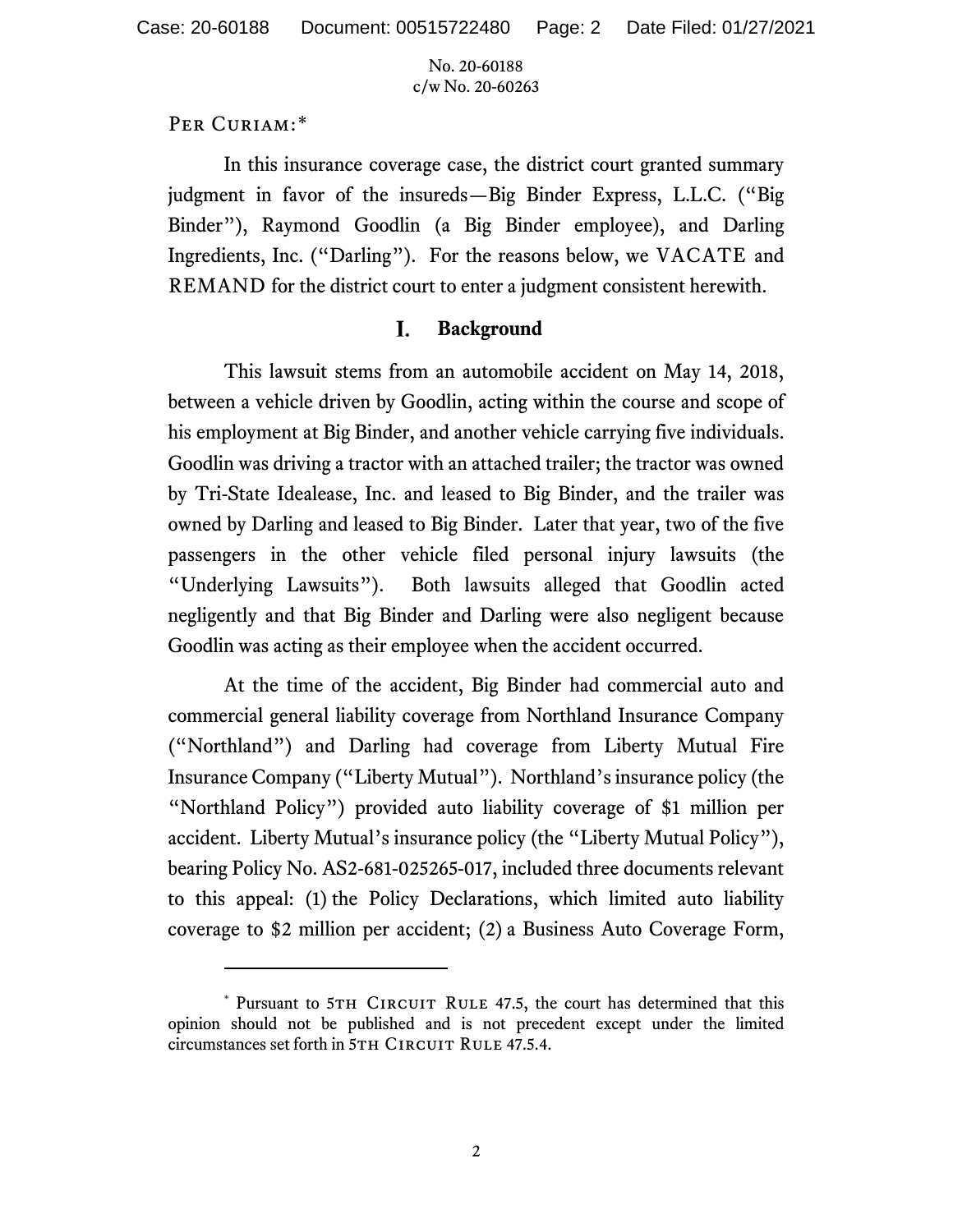which explained the coverage for automobiles under the Liberty Mutual Policy; and (3) a Deductible Endorsement.

In resolving the Underlying Lawsuit, Northland provided a defense to Big Binder and Goodlin. Liberty Mutual provided coverage to Darling and to Big Binder and Goodlin as additional insureds to the Liberty Mutual Policy. In providing coverage, Liberty Mutual contended that the Liberty Mutual Policy limited liability coverage to \$2 million, Big Binder and Goodlin were responsible for the \$1 million deductible in the Deductible Endorsement, and tender of Northland's liability limit of \$1 million would not satisfy the deductible. Liberty Mutual's assertions regarding its Deductible Endorsement resulted in this lawsuit. The relevant portion of the Deductible Endorsement provides:

Policy Number: AS2-681-025265-017 Issued by: Liberty Mutual Fire Insurance Co.

### THIS ENDORSEMENT CHANGES THE POLICY. PLEASE READ IT CAREFULLY.

### DAMAGES AND SUPPLEMENTARY PAYMENTS DEDUCTIBLE - ALL COVERAGE

This endorsement modifies insurance provided under the following:

**BUSINESS AUTO COVERAGE FORM** MOTOR CARRIER COVERAGE FORM

### **SCHEDULE**

| All Coverage and Supplementary<br>Payments                                                | \$1,000,000 |              |     | Deductible Amount each "accident"<br>and/or "loss" |  |
|-------------------------------------------------------------------------------------------|-------------|--------------|-----|----------------------------------------------------|--|
| Aggregate Deductible Amount for all<br>"accidents" and "loss" during the<br>policy period |             | or a rate of | per | , whichever is greater.                            |  |
| <b>Applicable Policies:</b>                                                               |             |              |     |                                                    |  |

1. You are responsible, up to the Deductible Amount shown in the Schedule, for the total of:

- a. All payments for damages and/or "loss", as applicable, for any coverage provided by a policy listed under Applicable Policies in the Schedule; plus
- b. All Supplementary Payments under such policy.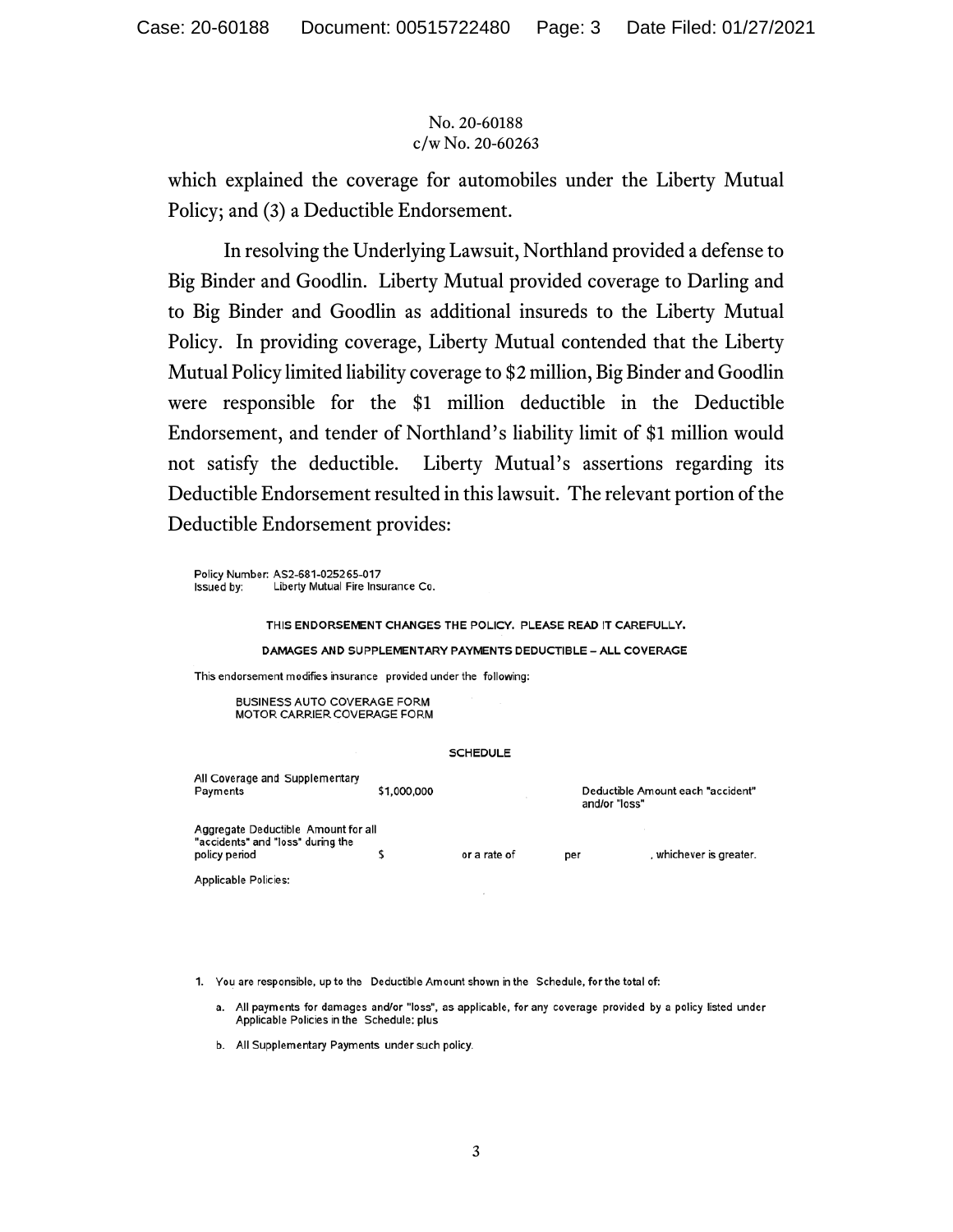In February 2019, Big Binder and Goodlin (collectively, in the context of this lawsuit, "Big Binder") sued Liberty Mutual<sup>[1](#page-3-0)</sup> in federal district court, seeking a declaratory judgment that the Deductible Endorsement is unenforceable because it left the "Applicable Policies" section of the endorsement blank, such that the plain and unambiguous language of the endorsement provided for no applicable deductible. Alternatively, if the Deductible Endorsement were enforceable, Big Binder sought a declaratory judgment that the Deductible Endorsement did not apply to them because they were not named insureds or, in any event, that Northland's payment of \$1 million would satisfy Liberty Mutual's deductible requirement.

Darling intervened, agreeing with Big Binder that the Deductible Endorsement provides for no applicable deductible. Each party then moved for summary judgment. At the same time, the parties in the Underlying Lawsuits settled. Northland agreed to contribute its \$1 million limit to settle the claims in the Underlying Lawsuit, and Liberty Mutual agreed to front the \$1 million deductible on behalf of the insureds. The district court granted summary judgment in favor of the insureds, holding that the Deductible Endorsement was not enforceable as written. Therefore, the district court held that Liberty Mutual could not recoup the \$1 million deductible that Liberty Mutual advanced and that the alternate arguments advanced by the insureds were moot. Liberty Mutual timely appealed.

<span id="page-3-0"></span><sup>&</sup>lt;sup>1</sup> Big Binder also sued the Underlying Lawsuit plaintiffs but its claims against those individuals were dismissed with prejudice.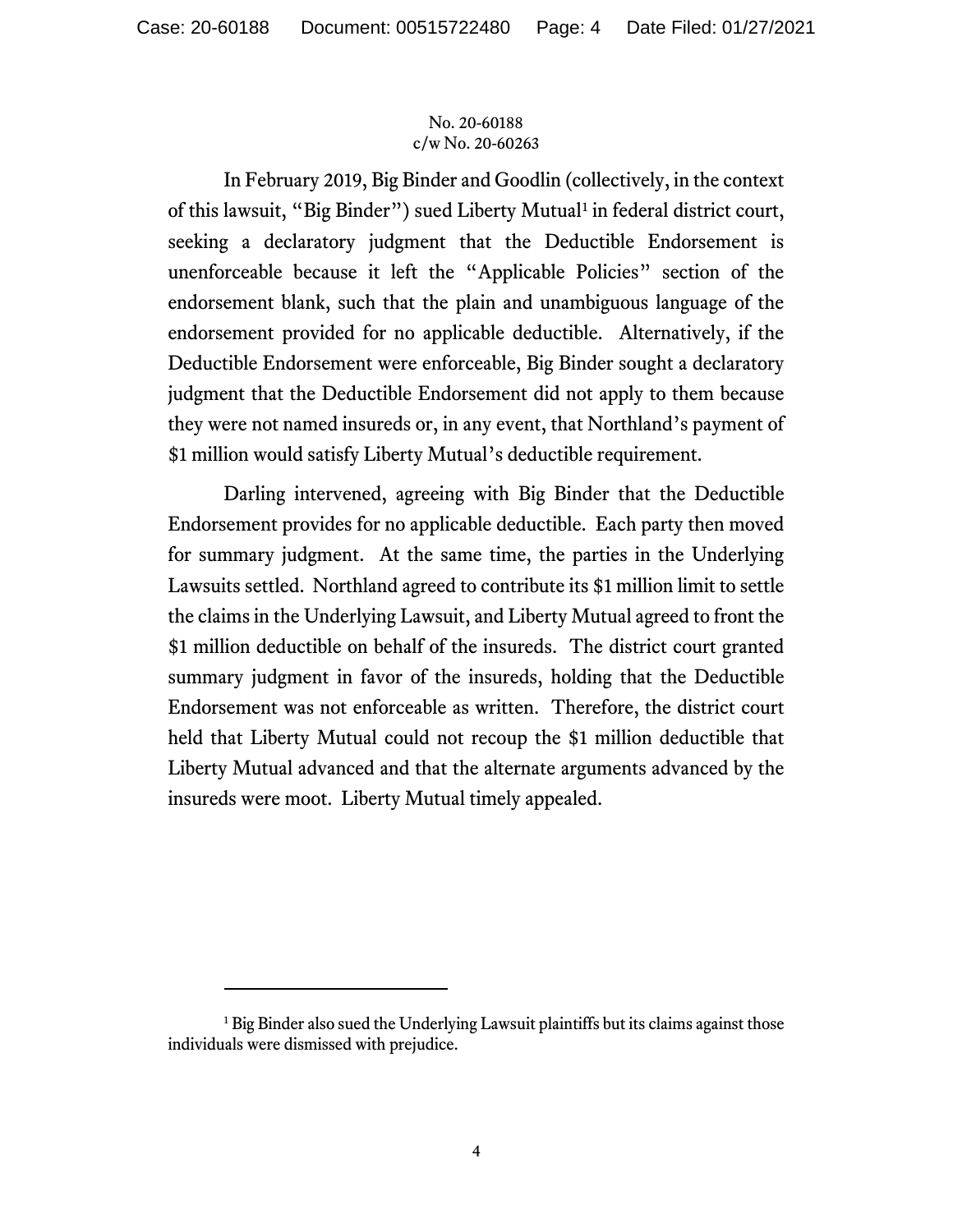#### П. **Jurisdiction & Standard of Review**

The district court had diversity jurisdiction under 28 U.S.C. § 1332. We have jurisdiction over the district court's final decision under 28 U.S.C. § 1291.[2](#page-4-0)

We review de novo the interpretation of an insurance contract and a district court's rulings on cross motions for summary judgment. *Evanston Ins. Co. v. Mid-Continent Cas. Co.*, 909 F.3d 143, 146 (5th Cir. 2018). Summary judgment is appropriate only "if the movant shows that there is no genuine dispute as to any material fact and the movant is entitled to judgment as a matter of law." FED. R. CIV. P. 56(a).

#### Ш. **Discussion**

The central issue on appeal is the proper interpretation of the Deductible Endorsement: namely, whether the Deductible Endorsement (which contains a blank after "Applicable Policies") applies to the Liberty Mutual Policy. Concluding that it does, we are then presented with alternate arguments for why Liberty Mutual is not entitled to recover the \$1 million deductible from the insureds. Considering those alternate arguments, we hold that Liberty Mutual is not entitled to recoup the deductible from Big Binder but is entitled to recoup it from Darling.

In addressing these issues, we apply Texas substantive law of contract interpretation, which the parties agree governs this diversity action. Under Texas law, courts use ordinary rules of contract interpretation to construe insurance policies. *Nassar v. Liberty Mut. Fire Ins. Co.*, 508 S.W.3d 254, 257

<span id="page-4-0"></span><sup>&</sup>lt;sup>2</sup> The only remaining issue before the district court in this case is Darling's claim for attorney's fees, but that issue does not prevent the merits judgment from becoming final for purposes of appeal. *Ray Haluch Gravel Co. v. Cent. Pension Fund of Int'l Union of Operating Eng'rs & Participating Emps.*, 571 U.S. 177, 179 (2014).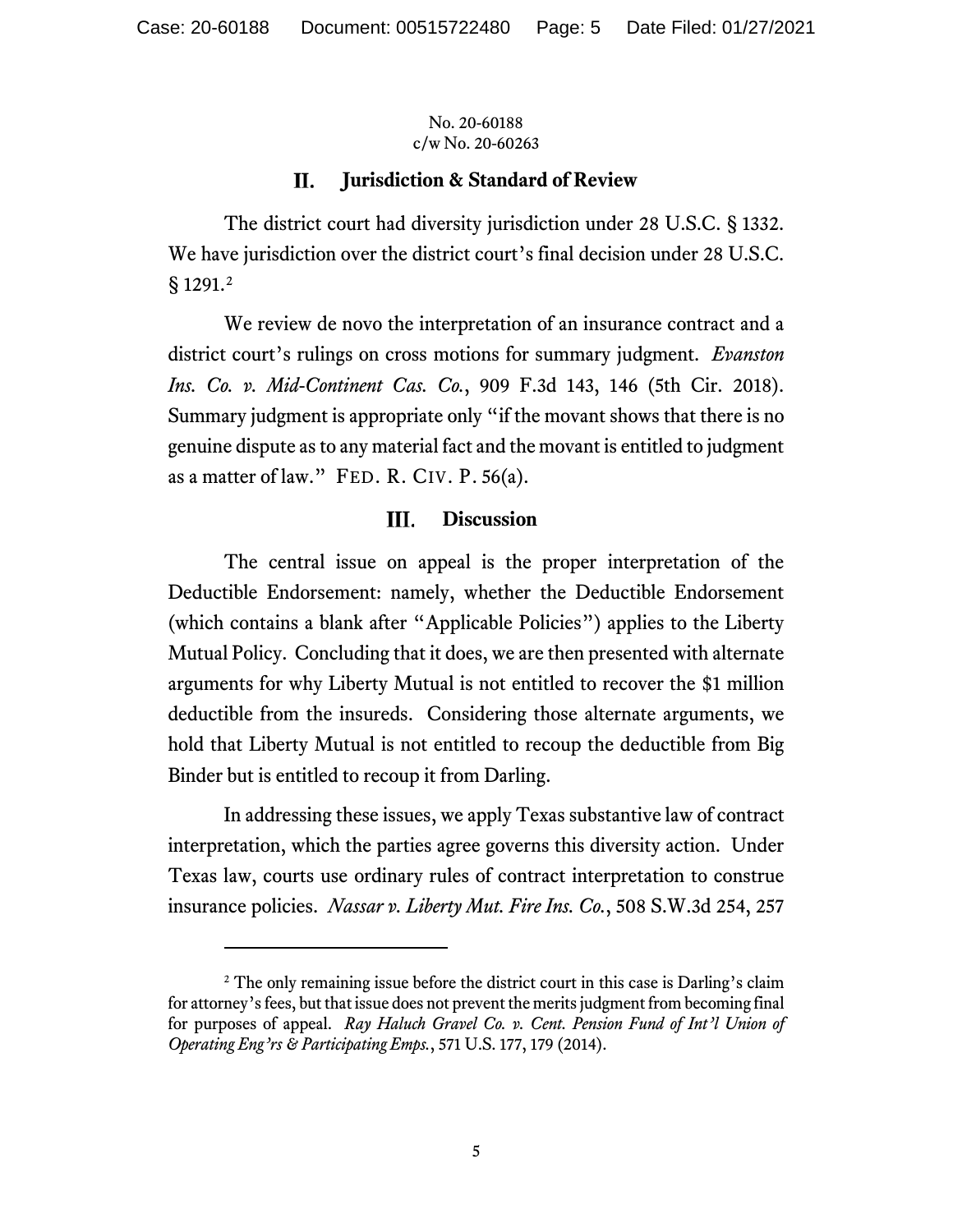(Tex. 2017) (per curiam). In doing so, courts "examine the entire agreement and seek to harmonize and give effect to all provisions so that none will be meaningless." *Id.* at 258 (quotation omitted). Therefore, "no one phrase, sentence, or section of a contract should be isolated from its setting and considered apart from the other provisions." *Id.* (internal brackets and quotation omitted). In other words, if a policy includes an endorsement, that "endorsement cannot be read apart from the main policy, and the added provisions will supersede the previous policy terms to the extent they are truly in conflict." *Primrose Operating Co. v. Nat'l Am. Ins. Co.*, 382 F.3d 546, 558 (5th Cir. 2004) (internal quotation marks and citation omitted); *accord Mesa Operating Co. v. Cal. Union Ins. Co.*, 986 S.W.2d 749, 754 (Tex. App.— Dallas 1999, pet. denied).

All words and phrases are given their "ordinary and generally accepted meaning," unless the policy dictates otherwise. *Nassar*, 508 S.W.3d at 258 (internal quotation marks and citation omitted). If only one party's interpretation of the insurance policy is reasonable, then the policy is deemed unambiguous and that reasonable interpretation is adopted. *Id.* Accordingly, a policy is not ambiguous simply because the parties advance conflicting interpretations—the policy must "genuinely" be susceptible to "more than one meaning." *Id.* Only then is the policy ambiguous such that a court must adopt the interpretation that most favors the insured. *Id.* Applying these rules of contract interpretation, we address the merits.

#### A. **Interpretation of the Deductible Endorsement**

Liberty Mutual argues that, despite the blank after the "Applicable Policies" header in the Deductible Endorsement, the endorsement unambiguously applies to the Liberty Mutual Policy. We agree. The text of the Deductible Endorsement and the Liberty Mutual Policy unambiguously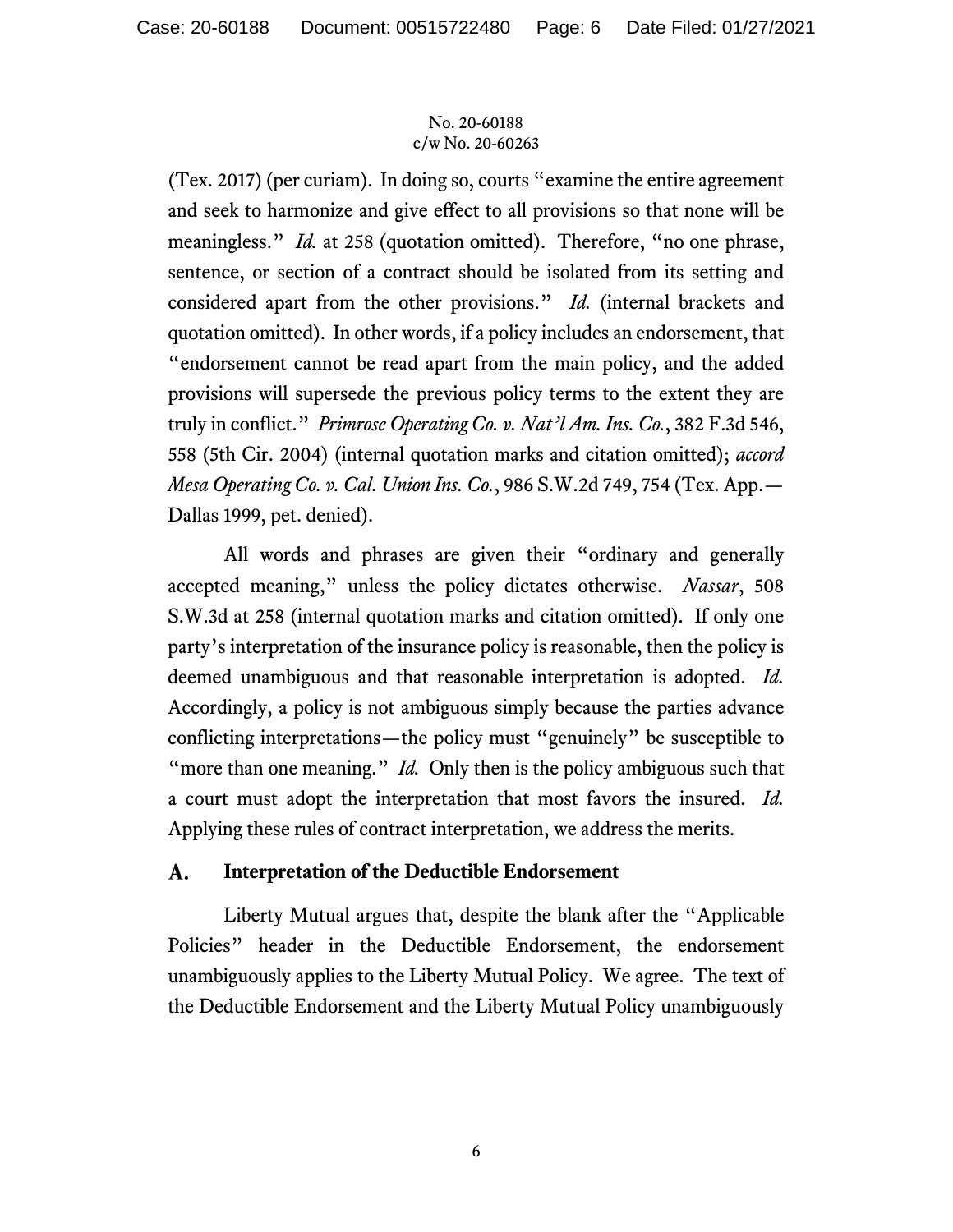establish that the Deductible Endorsement applies to the Liberty Mutual Policy.

When an insurance policy leaves a provision blank, Texas courts generally look to other parts of the policy to determine the provision's applicability. *See U.S. Fire Ins. Co. v. Scottsdale Ins. Co.*, 264 S.W.3d 160, 173 (Tex. App.—Dallas 2008, no pet.) (consulting a different page of an insurance policy to determine an endorsement's application where the endorsement form stated, "This endorsement modifies insurance provided under the following:" but left 'the following' blank); *Austin Road Co. v. Hous. Gen. Ins. Co.*, No. 05-91-00153-CV, 1992 WL 94595, at \*4 (Tex. App.— Dallas May 7, 1992, writ denied) (not designated for publication) (referring to other parts of the insurance policy to determine the operations to which an endorsement applied, where the endorsement left blank the applicable operations section); *Woods v. Am. Nat'l Ins. Co.*, No. 01-11-00378-CV, 2012 WL 5295298, at \*3 (Tex. App.—Houston [1st Dist.] Oct. 25, 2012, no pet.) (holding that the termination date of an insurance policy, which was left blank, could be determined from the policy's effective date and its term); *3109 Props, L.L.C. v. Truck Ins. Exch.*, No. 03-13-00350-CV, 2015 WL 3827580, at \*2 (Tex. App.—Austin June 18, 2015, pet. denied) (holding that the "Location of Premises," left blank in an insurance policy, could nonetheless be determined from a separate page of the policy providing an address in the "Description of Premises").

Here, the Deductible Endorsement left the space following the "Applicable Policies" section blank. Even so, the endorsement includes the Liberty Mutual Policy's identifying number and issuer (at the top of the page), as well as the deductible amount and the coverage (the "BUSINESS AUTO COVERAGE FORM") that it modifies. The Business Auto Coverage Form states that bodily injury liability is limited to the amount listed in the Policy Declarations. In turn, the Policy Declarations (which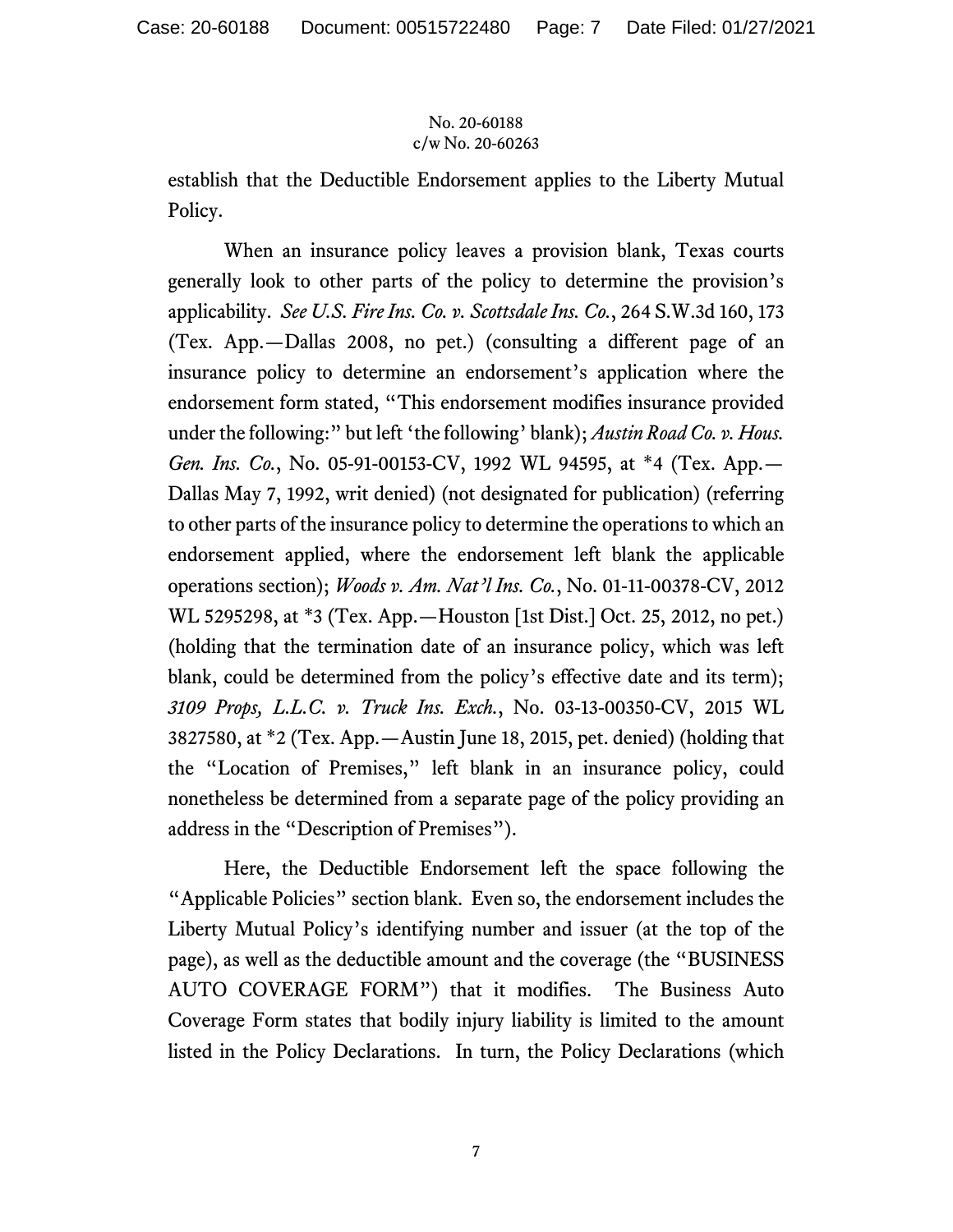include the same policy number identified in the Deductible Endorsement and state that it applies to the Business Auto Coverage Form) limit liability to \$2 million. Taken altogether, the \$1 million deductible in the Deductible Endorsement unambiguously modifies the \$2 million liability limit of the Policy Declarations that applies to the Business Auto Coverage Form.

The insureds' position—that the Deductible Endorsement does not apply to the Liberty Mutual Policy—contravenes two of Texas's cardinal rules of insurance contract interpretation: that (1) "an endorsement cannot be read apart from the main policy," *Mesa Operating*, 986 S.W.2d at 754; and (2) policies should be interpreted to "give effect to all provisions so that none will be meaningless," *Nassar*, 508 S.W.3d at 258 (internal quotation marks and citation omitted). By refusing to look at anything besides the blank space in the Deductible Endorsement, the insureds ignore the first rule.<sup>[3](#page-7-0)</sup> More significantly, the insureds' interpretation would render the entire Deductible Endorsement meaningless (disregarding the second rule) because the *only*  thing that the Deductible Endorsement does is add a deductible. It is thus unreasonable for an insured that agreed to an endorsement to think that the

<span id="page-7-0"></span><sup>&</sup>lt;sup>3</sup> Darling makes two arguments for why we should not consider other parts of the Deductible Endorsement. Both lack merit. First, Darling contends that the policy number at the top of the Deductible Endorsement is simply a "stamp[]" intended to confirm that the endorsement is part of the Liberty Mutual Policy. Even if that were true, Darling neglects the fact that the Deductible Endorsement states that it modifies the Business Auto Coverage Form, to which the Policy Declarations' auto liability limit applies. Second, Darling argues that the Deductible Endorsement's statements that "this endorsement changes the policy" and "modifies insurance" are state-law-required disclaimers that did not substantively change coverage. *See* TEX. INS. CODE ANN. § 2002.001. Texas case law holds to the contrary. *See, e.g.*, *Primrose Operating*, 382 F.3d at 558–59 (recognizing that an endorsement which provided that it "modifies insurance provided under the following: COMMERCIAL GENERAL LIABILITY COVERAGE FORM" modified that form of the policy); *RSUI Indem. Co. v. Lynd Co.*, 466 S.W.3d 113, 121–22 (Tex. 2015) (holding that an endorsement that included the required language changed the policy).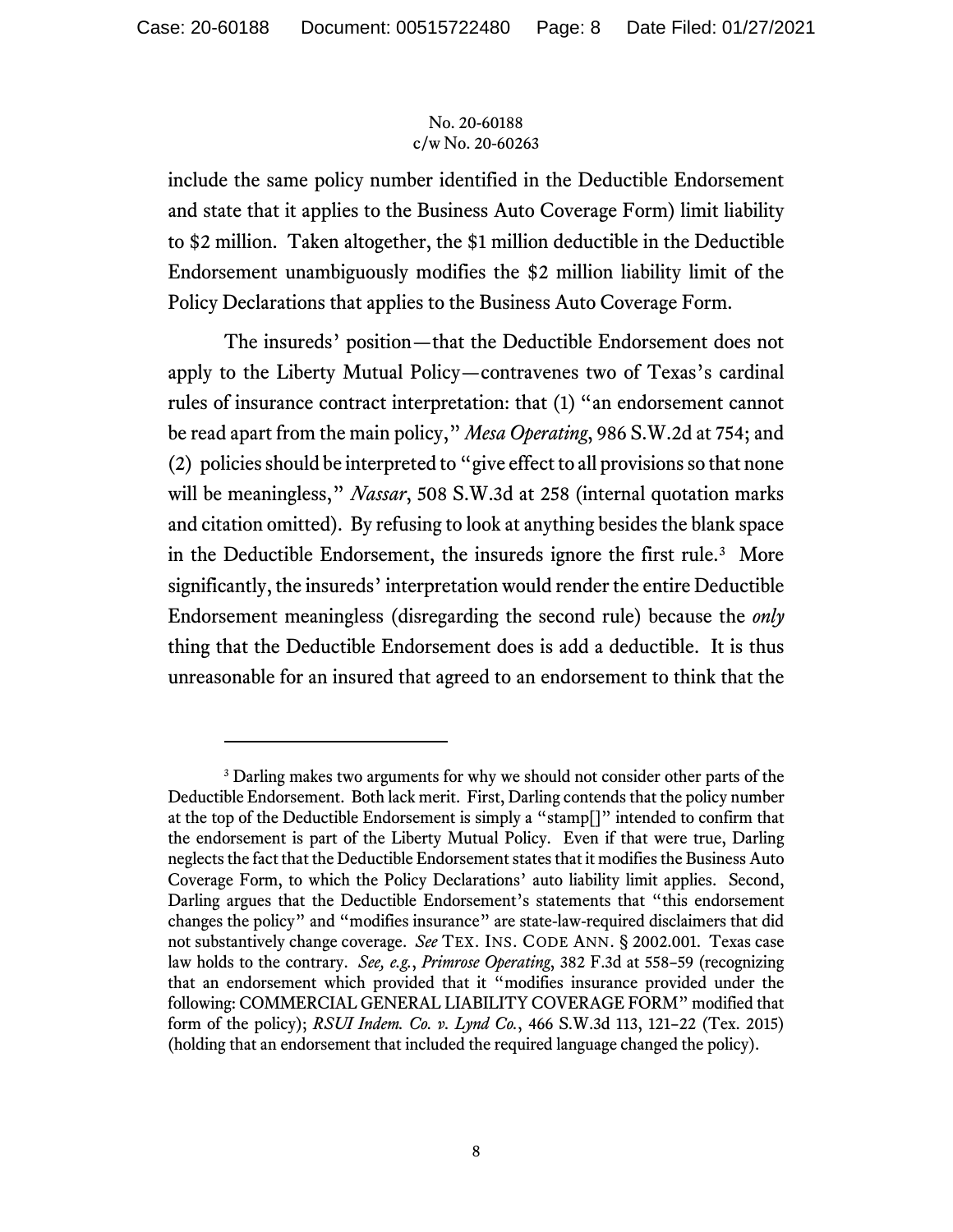endorsement has no effect; it begs the question of why an insurer would include an endorsement in the first place.

We hold that the Deductible Endorsement unambiguously applies to the Liberty Mutual Policy. [4](#page-8-0) Having addressed that issue, we turn to address the insureds' alternate arguments for why the endorsement does not apply to them.[5](#page-8-1)

#### **B. Alternate Arguments**

Big Binder argues that the Deductible Endorsement cannot be enforced against Big Binder and Goodlin because they are merely "additional insureds."[6](#page-8-2) It contends that the reference to "You" in the Deductible Endorsement refers to the Named Insured (that is, Darling) and therefore cannot apply to any other party. We agree.

The Deductible Endorsement imposes obligations on only "you," which is defined on the first page of the Business Auto Coverage Form: "the words 'you' and 'your' refer to the Named Insured shown in the Declarations." The Policy Declarations, in turn, identify the Named Insured

<span id="page-8-0"></span><sup>4</sup> Because we hold in favor of Liberty Mutual's interpretation on the face of the Deductible Endorsement and Liberty Mutual Policy, we need not address whether it is appropriate to consider Liberty Mutual's proffered extrinsic evidence when interpreting the Deductible Endorsement.

<span id="page-8-1"></span><sup>&</sup>lt;sup>5</sup> Although the district court held that the insureds' alternate arguments were moot and did not consider them, we may address the merits of these arguments in the first instance because the questions are purely legal and "the proper resolution is beyond any doubt." *Singleton v. Wulff*, 428 U.S. 106, 121 (1976); *see also Callejo v. Bancomer, S.A.*, 764 F.2d 1101, 1112 n.11 (5th Cir. 1985) (addressing an issue in the first instance when it was fully argued by both sides in district court and on appeal and its resolution did not depend on any disputed issue of fact).

<span id="page-8-2"></span><sup>&</sup>lt;sup>6</sup> An "additional insured" is "a party protected under an insurance policy, but who is not named within the policy." *W. Indem. Ins. Co. v. Am. Physicians Ins. Exch.*, 950 S.W.2d 185, 188 (Tex. App.—Austin 1997, no writ).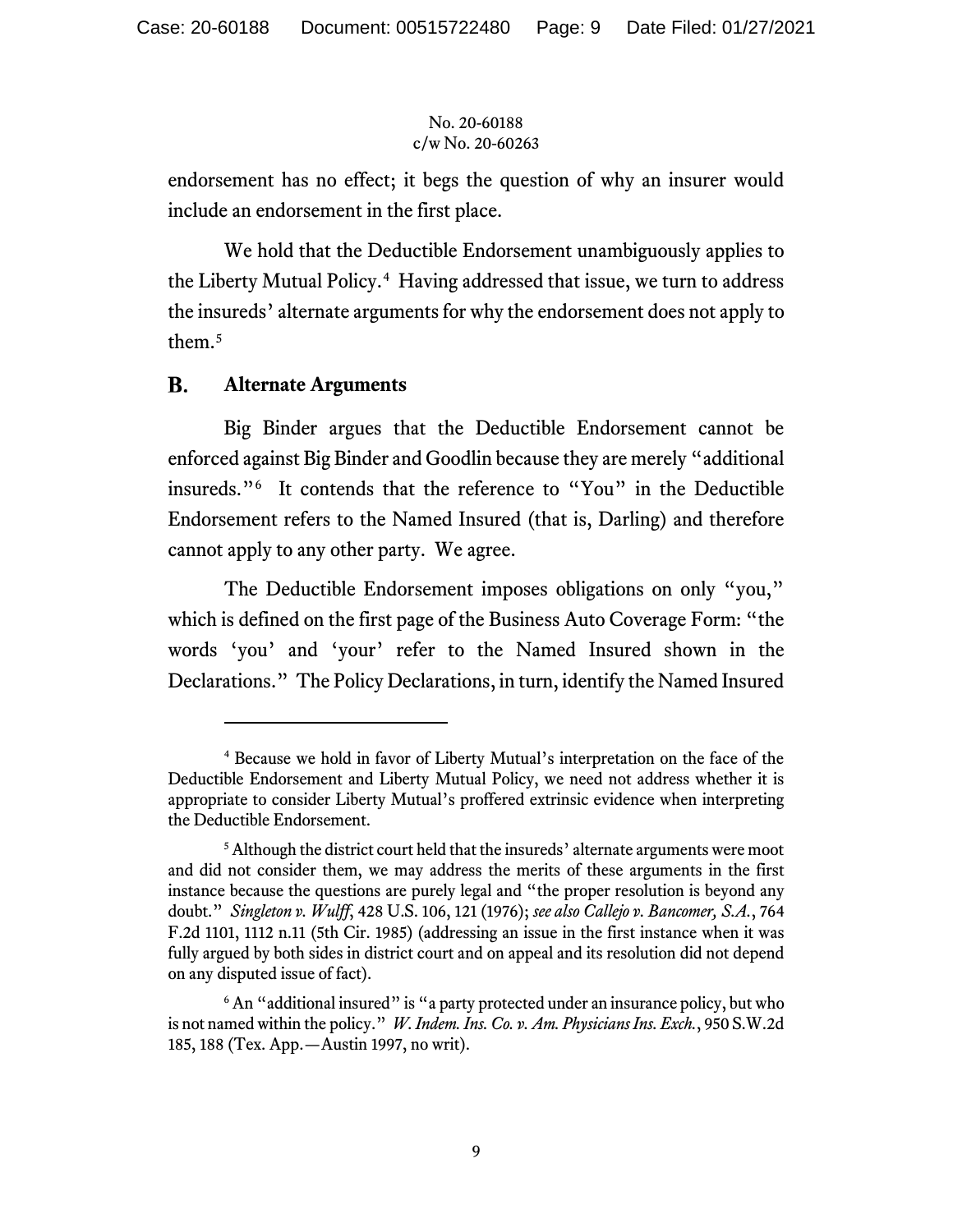as Darling. Therefore, under Texas's rules of contract interpretation, "you" refers to only Darling. *See Nassar*, 508 S.W.3d at 258 (stating that Texas's rules of contract interpretation give words in an insurance policy their "ordinary and generally accepted meaning," unless the policy dictates otherwise (internal quotation marks and citation omitted)); *Verhoev v. Progressive Cnty. Mut. Ins. Co.*, 300 S.W.3d 803, 809 (Tex. App.—Fort Worth 2009, no pet.) (noting that because an insurance policy defined "you" as "the 'named insured,'" "you" in the policy referred to either of the two individuals identified as "named insured" in the policy). We thus hold that the Deductible Endorsement does not apply to Big Binder or Goodlin.[7](#page-9-0)

That leaves only Darling subject to the Deductible Endorsement. Darling nonetheless argues that the Deductible Endorsement does not obligate it to pay the \$1 million deductible that Liberty Mutual fronted in the settlement agreement because the deductible's application to "damages" excludes payments made under a settlement agreement. In so arguing, Darling contends that "damages" refers only to the *judicial award* of money following a liability determination—a definition that would exclude settlement payments. But Darling provides no support for its narrow definition. Nor do we find any. Black's Law Dictionary broadly defines "damages" as the "sum of money adjudged to be paid . . . as compensation" or to "which a person wronged is entitled to receive." *Damages*, BLACK'S LAW DICTIONARY (11th ed. 2019). Further, courts routinely describe settlements as including money for "damages."<sup>8</sup> More importantly, the

<span id="page-9-0"></span><sup>7</sup> Because we hold in favor of Big Binder on this issue, we need not, and do not, address Big Binder's other alternate argument that Northland's payment of \$1 million satisfied Liberty Mutual's deductible.

<span id="page-9-1"></span><sup>8</sup> *See, e.g.*, *Certain Underwriters at Lloyd's, London v. Oryx Energy Co.*, 203 F.3d 898, 901 (5th Cir. 2000) (per curiam) (resolving whether a settlement included punitive as well as compensatory damages); *Am. Guarantee & Liab. Ins. Co. v. U.S. Fire Ins. Co.*, 255 F.